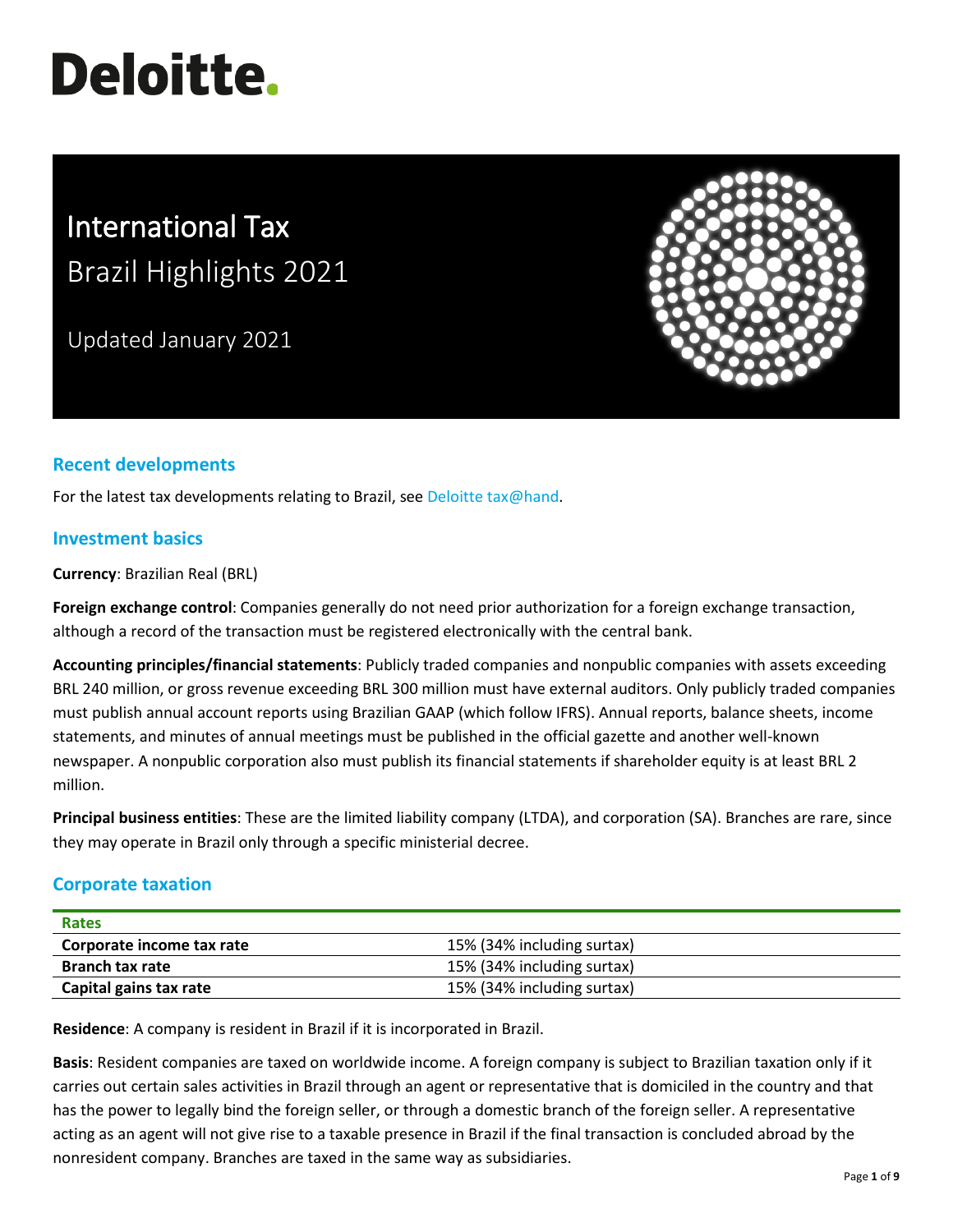**Taxable income**: The basic income tax applies to operating profits derived by a company in Brazil. Operating profits are defined as gross operating receipts, less the cost of goods sold or services rendered; commercial, administrative, and operating expenses; and other charges, reserves, and losses authorized by law.

Brazilian companies may opt annually to be taxed on the actual or presumed profit method. The "lucro real" method is based on actual annual or quarterly taxable income whereas the "lucro presumido" method, which is available if certain requirements are satisfied, is based on quarterly estimated or deemed taxable income.

Qualifying small enterprises with annual gross income not exceeding BRL 4.8 million may elect to be taxed under a simplified regime (for purposes of corporate income tax, federal excise tax (IPI), federal social contributions on gross income (PIS and COFINS), state VAT on sales and services (ICMS), tax on services (ISS), and social security contributions).

**Rate**: Corporate income tax (IRPJ) is levied on the taxable profits of an entity at a rate of 15%. However, taking into account the surtax and the social contribution on net profits (see "Surtax" below), the combined nominal rate is 34%.

**Surtax**: In addition to the statutory corporate income tax rate of 15%, a 10% surtax is imposed on annual income in excess of BRL 240,000, and a 9% social contribution tax (CSLL) is levied on adjusted net income. For financial institutions, the CSLL rate is 20%.

**Alternative minimum tax**: There is no alternative minimum tax.

**Taxation of dividends**: Dividends received by Brazilian individuals and entities from Brazilian companies (and income derived from premiums on the issuance of new shares) are not included in taxable income.

**Capital gains**: Capital gains are treated the same way as ordinary income (subject to restrictions on the offsetting of capital losses against ordinary profits in certain cases).

Capital gains derived by a nonresident on an investment registered with the central bank (i.e., foreign direct investment) are subject to progressive rates ranging from 15% to 22.5% (15% on gains that do not exceed BRL 5 million; 17.5% on gains over BRL 5 million up to and including BRL 10 million; 20% on gains over BRL 10 million up to and including BRL 30 million; and 22.5% on gains over BRL 30 million). A 25% rate applies to gains derived by a resident of a tax haven.

Foreign investors in the financial market (i.e., portfolio investments) are subject to different rates and exemptions.

**Losses**: Losses must be segregated as "operating" or "nonoperating." Nonoperating losses may be set off only against nonoperating gains. Tax losses incurred in one fiscal year may be carried forward indefinitely, but the amount of the carryforward that can be utilized is limited to 30% of taxable income in each carryforward year. The carry back of losses is not permitted. Taxpayers may not utilize losses where they underwent a cumulative change in business activities and ownership between the dates the losses were generated and utilized (e.g., certain restructurings or reorganizations).

**Foreign tax relief**: A foreign tax credit for qualifying foreign taxes paid is available to offset the IRPJ and CSLL imposed on foreign-source income. Further limitations on the credit include a per-company limitation for foreign subsidiaries (some consolidation of branches and of lower-tier subsidiaries is allowed) and foreign branches.

**Participation exemption**: There is no specific participation regime, although dividends received from other Brazilian companies are not included in taxable income (see "Taxation of dividends," above).

**Holding company regime**: There is no holding company regime.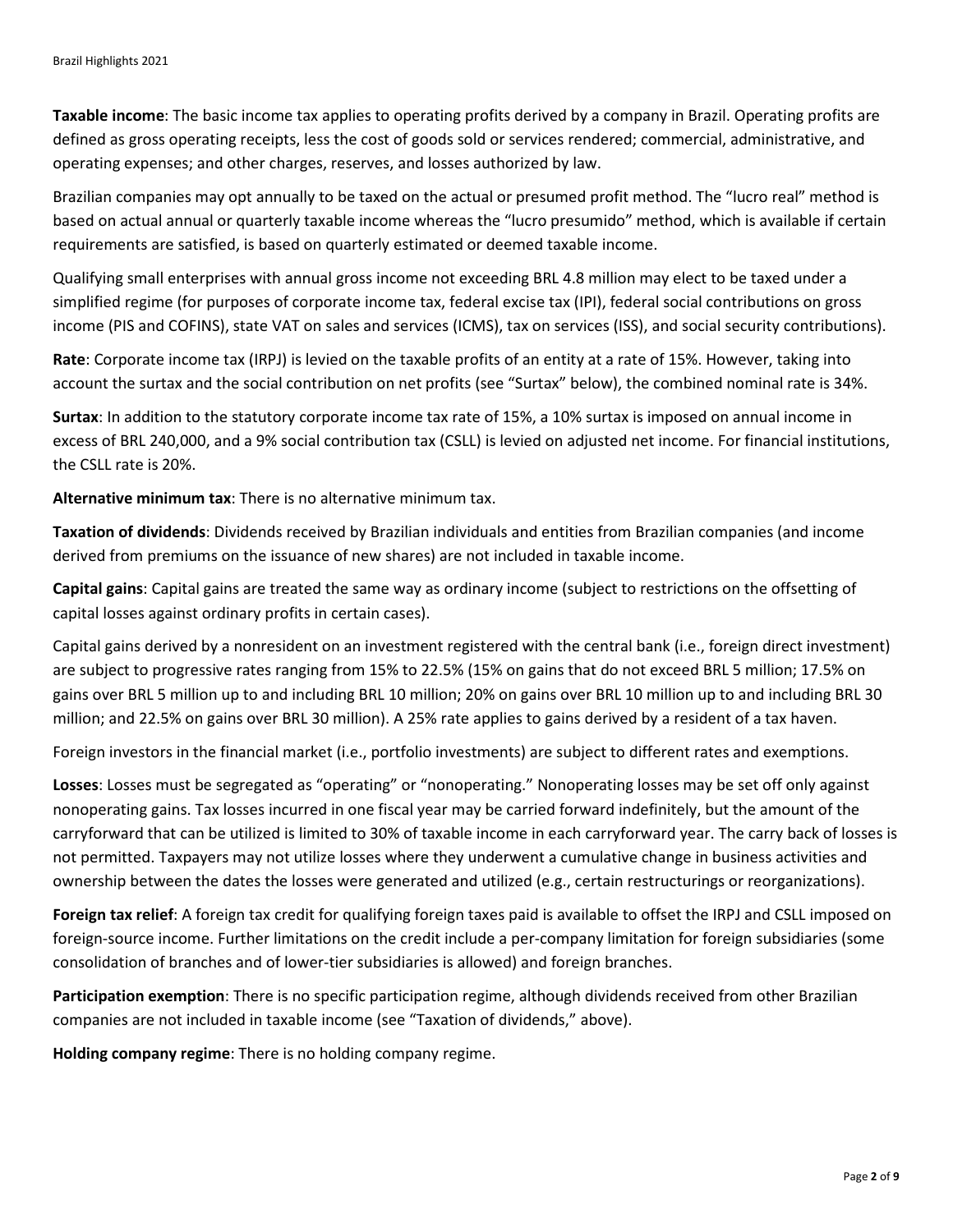**Incentives**: R&D projects and information technology qualify for some direct assistance and tax relief. An exclusion is allowed from the corporate income tax base of 60% to 100% of R&D project expenses. The IPI on the acquisition of assets is reduced and accelerated depreciation is allowed for R&D assets.

Subsidized financing is available to purchase capital goods, invest in infrastructure projects, and build ships.

Export sectors qualify for duty drawback on imports, and for special financing through an export promotion program. Exporters of manufactured goods are entitled to a tax refund of a percentage of the value of their export revenue, depending on the type of goods exported.

There also are regional incentives for federal and state taxes, granted by the Brazilian government.

#### **Compliance for corporations**

**Tax year**: The tax year is the calendar year.

**Consolidated returns**: Consolidated returns are not permitted; each company must file a separate return.

**Filing and payment**: Every business entity in Brazil (including corporations, special purpose entities, consortia, and branches of foreign companies) must file an annual income tax return for the previous calendar year by the last business day of July. Corporate income taxes (IRPJ and CSLL) usually are due on annual adjusted profits with monthly or quarterly advance payments; any excess tax paid may offset future taxes (under certain circumstances). A simplified regime is available for smaller companies, whereby taxpayers remit corporate income taxes quarterly (based on gross revenues).

**Penalties**: Late payment of IRPJ and CSLL is subject to penalties and interest.

**Rulings**: While there is no advance tax ruling system, Brazil allows formal consultations on the application of tax laws to the taxpayer's specific facts. The decisions are binding on all taxpayers, with the possibility of an appeal depending on the existence of inconsistent separate decisions, in which case an affected taxpayer may request a final statement that binds all taxpayers that have received decisions on the same facts/law.

#### **Individual taxation**

| <b>Taxable income</b>               | Rate  |
|-------------------------------------|-------|
| Up to BRL 22,848                    | 0%    |
| BRL 22,849 - BRL 33,920             | 7.5%  |
| BRL 33,921 - BRL 45,012             | 15%   |
| BRL 45,013 - BRL 55,976             | 22.5% |
| Over BRL 55,976                     | 27.5% |
| Progressive rates from 15% to 22.5% |       |
|                                     |       |

**Residence**: In addition to citizens, the following individuals are considered tax residents: naturalized foreigners; foreigners who are permanent residents; foreigners who hold a permanent visa (which was available for new applicants up until 21 November 2017); foreigners who have a temporary visa with a local employment contract from the date of arrival; and foreigners who hold a temporary visa, but no local employment contract, after completing 183 days of residence in Brazil within any 12-month period.

**Basis**: Resident individuals are taxed on their worldwide income. Nonresidents are taxed only on income from Brazilian sources.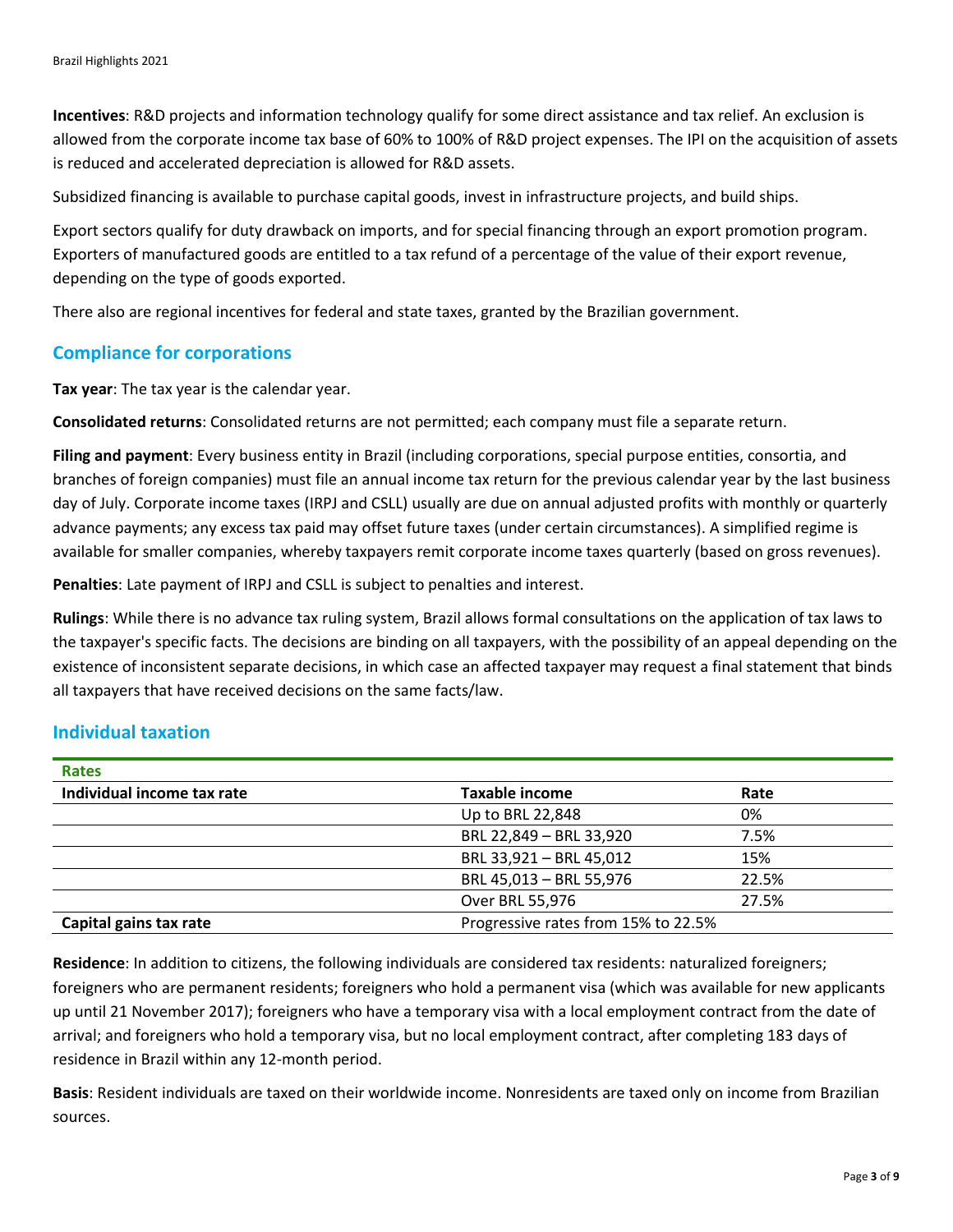**Taxable income**: Taxable income includes wages, salaries, bonuses, consulting fees and commissions, premiums, directors' fees, and dividends and interest from foreign sources. It also includes most allowances connected with employment. The formal profit sharing paid by a Brazilian employer to employees is exempt only for INSS and severance fund purposes under certain conditions. Dividends received from Brazilian sources are exempt from tax.

**Rates**: No tax is levied on annual income up to and including BRL 22,848. Tax is levied as follows: 7.5% on income from BRL 22,849 up to and including BRL 33,920; 15% on income from BRL 33,921 up to and including BRL 45,012; 22.5% on income from BRL 45,013 up to and including BRL 55,976; and 27.5% on income exceeding BRL 55,976.

Nonresidents of a nontreaty country are taxed at a flat rate of 25% (on earned income) or 15% (on other income, except dividends paid from a Brazilian company, which are exempt from tax).

**Capital gains**: Capital gains are subject to progressive rates ranging from 15% to 22.5%.

**Deductions and allowances**: Instead of itemizing deductions, taxpayers may elect the standard annual deduction of 20% of taxable income, up to a maximum of BRL 16,754.

Deductions and allowances may include (subject to additional restrictions): social security taxes paid by the employee; contributions to private Brazilian pension plans (up to 12% of gross income); alimony or pension payments under a court order; expenses incurred by self-employed individuals to generate business income or maintain the source of such income; a standard deduction per dependent up to BRL 2,275; educational expenses, up to an annual limit of BRL 3,561; unreimbursed payments for health insurance plans and medical, dental, psychotherapy, and physical therapy expenses; and documented contributions to approved Brazilian cultural, artistic, and audio-visual activities, and donations to Brazilian Child and Youth Counsels, up to 6% of tax due or 3% if the donation is at the time the tax return is filed.

**Foreign tax relief**: Foreign tax relief may be available depending on the existence of a tax treaty or reciprocal treatment by the other country (regardless of a treaty).

#### **Compliance for individuals**

**Tax year**: The tax year is the calendar year.

**Filing status**: There is an option for married individuals to file a joint tax return for the household.

**Filing and payment**: Tax is paid on a monthly basis, either through withholding from salary, or by advance payment for the self-employed. Monthly advance payments also are required for income received outside of Brazil by Brazilian tax residents.

All residents who are subject to income tax must file a final annual tax return by the last business day of April of the following year. The return must include a statement indicating all property and rights (domestic or foreign).

In addition to filing an income tax return, a resident individual who owns more than USD 100,000 in assets abroad on 31 December must report these assets to the Brazilian central bank by 5 April each year. Resident individuals who own more than USD 100 million in assets on 31 March, 30 June, 30 September, and/or on 31 December of a given year also must report these assets to the Brazilian central bank by 5 June, 5 September, and 5 December of the given year, and 5 April of the following year, respectively.

**Penalties**: Late filing of the income tax return will result in a penalty of 1% per month on the tax due (up to a maximum of 20% on the tax due). A minimum penalty of BRL 166 applies if no tax was due. A maximum penalty of BRL 250,000 applies for the late or incorrect filing of the Brazilian central bank return.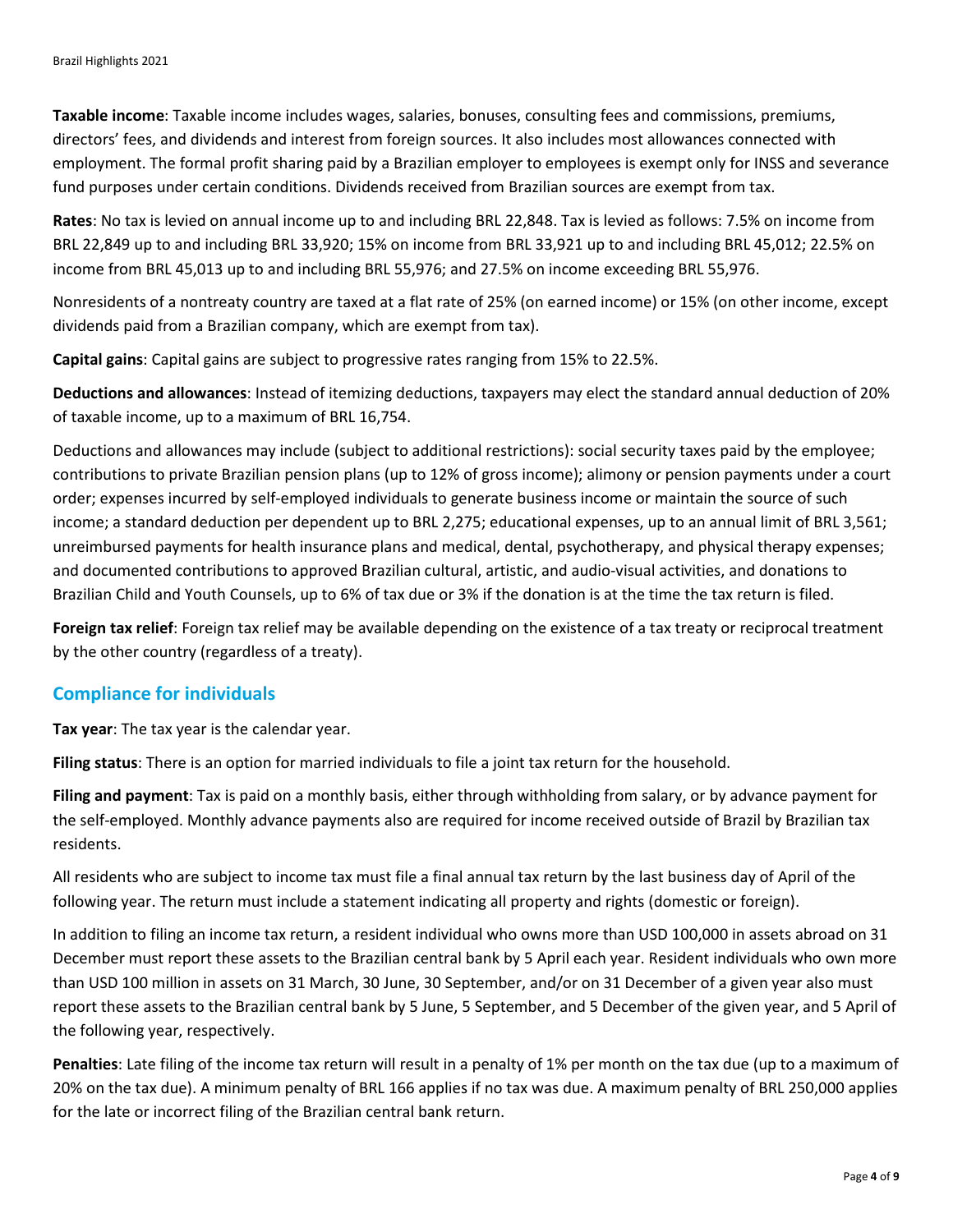# **Withholding tax**

| <b>Rates</b>                       |                  |                   |                     |                   |
|------------------------------------|------------------|-------------------|---------------------|-------------------|
| Type of payment                    | <b>Residents</b> |                   | <b>Nonresidents</b> |                   |
|                                    | Company          | <b>Individual</b> | Company             | <b>Individual</b> |
| <b>Dividends</b>                   | 0%               | 0%                | 0%                  | 0%                |
| <b>Interest</b>                    | 15%-22.5%        | 15%-22.5%         | 15%/25%             | 15%/25%           |
| <b>Royalties</b>                   | 0%               | 0%                | 15%/25%             | 15%/25%           |
| <b>Fees for technical services</b> | 1.5%             | 0%                | 15%/25%             | 15%/25%           |

**Dividends**: No withholding tax is imposed on dividend distributions to a nonresident that are paid out from retained IFRS profits.

No withholding tax is imposed on dividend distributions to a resident.

**Interest**: Interest paid to a nonresident generally is subject to a 15% withholding tax unless the rate is reduced under a tax treaty. The rate is 25% if the recipient is resident in a tax haven.

Interest derived from domestic loans have rates that apply to fixed income investments, which are subject to regressive withholding tax rates as follows: 22.5% on interest due for a term of up to 180 days; 20% on interest due for a term between 181 days and 360 days; 17.5% on interest due for a term between 361 days and 720 days; and 15% on interest due for a term greater than 720 days.

**Royalties**: The general withholding tax rate on royalty payments is 15% unless the rate is reduced under a tax treaty. The rate is 25% if the recipient is resident in a tax haven.

No withholding tax is imposed on royalty payments to a resident.

**Fees for technical services**: The general withholding tax rate on technical service and technical assistance fees, administrative assistance fees, and similar payments to nonresidents is 15% unless the rate is reduced under a tax treaty. The rate is 25% if the recipient is resident in a tax haven.

Certain domestic professional service payments are subject to a 1.5% withholding tax (as well as 1% CSLL, 3% COFINS, and 0.65% PIS).

**Branch remittance tax**: There is no branch remittance tax.

#### **Anti-avoidance rules**

**Transfer pricing**: Brazil's transfer pricing rules apply only to cross-border transactions between related parties and transactions with entities located in tax haven jurisdictions. The rules deviate substantially from the OECD transfer pricing guidelines; they do not adopt the arm's length principle but use fixed margins to calculate the transfer price. The rules also provide that interest derived from a cross-border loan is subject to certain limits, regardless of whether the loan agreement is registered with the Brazilian central bank. The limits vary depending on the type of currency adopted and interest (fixed or variable), and take into account market rates and a spread determined by the Minister of Finance.

For inbound financial transactions, where the Brazilian taxpayer is paying interest to a foreign related party, the annual spread is limited to a maximum rate of 3.5%. For outbound financial transactions, where the Brazilian taxpayer is receiving interest from a foreign related party, the annual spread has a minimum rate of 2.5%.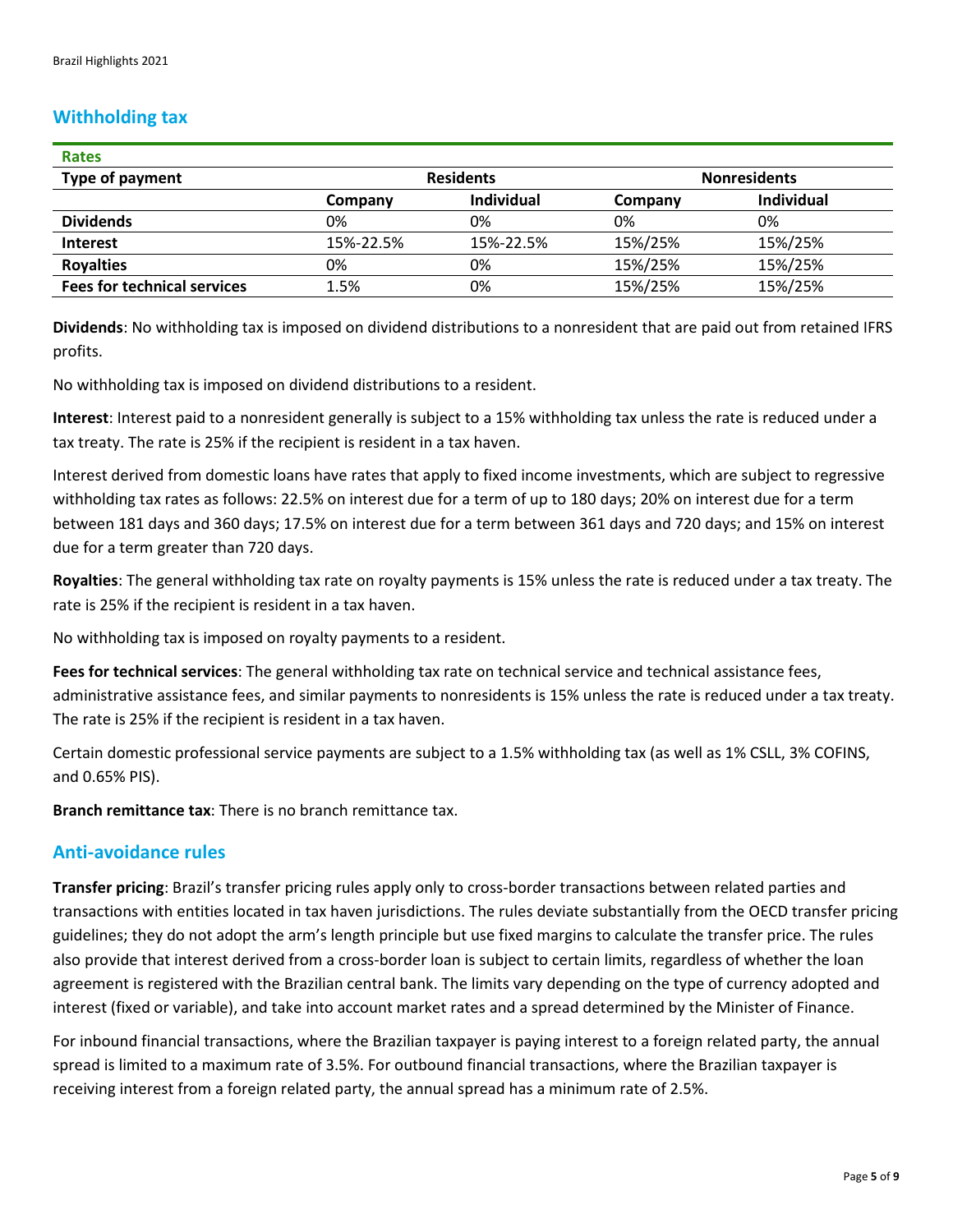**Interest deduction limitations**: Under the thin capitalization rules, interest paid to related parties that are not located in a tax haven jurisdiction, and that do not benefit from a preferential tax regime may be deducted on an accrual basis for corporate income tax purposes only if (i) the expenses meet the general requirements of deductibility (necessary, usual, and duly documented), and (ii) both of the following thresholds are met: (a) the related party debt-to-equity ratio does not exceed 2:1, calculated based on the proportion of related party debt to direct equity investment made by related parties, and (b) the overall debt-to-equity ratio does not exceed 2:1, calculated based on the proportion of total debt to total direct equity investment made by related parties.

Interest paid to an entity or individual located in a tax haven or that benefits from a preferential tax regime (regardless of whether the parties are related) may be deducted only if the expenses (i) are necessary for the company's activities, and (ii) both of the following thresholds are met: (a) the amount of the Brazilian entity's indebtedness to the tax haven/preferential tax regime resident does not exceed 30% of the net equity of the Brazilian entity, and (b) the Brazilian entity's total indebtedness to all entities located in a tax haven jurisdiction or benefiting from a preferential tax regime does not exceed 30% of the net equity of the Brazilian entity.

Excess interest is treated as a nondeductible expense for IRPJ and CSLL purposes.

The transfer pricing rules affecting cross-border loans remain in effect, as do the general requirements for deductibility.

**Controlled foreign companies**: Profits earned by CFCs of Brazilian entities are included in the base for calculating the IRPJ and CSLL liability of the Brazilian controlling company on 31 December of each calendar year. Under certain conditions, profits earned by foreign affiliates (noncontrolled subsidiaries) will be taxed only upon distribution.

Provided certain requirements are met, Brazilian taxpayers have the option to make an irrevocable election each calendar year to consolidate the profits and losses of CFCs through 2022, and to carry forward any losses.

A Brazilian controlling company, depending on its business sector, may be entitled to a 9% deemed credit, through 2022, on profits earned abroad by its CFCs. The credit may be used to offset the income tax related to the CFC's profits included in the controlling company's taxable income.

**Hybrids**: Brazilian corporate income tax law allows a deduction for interest on net equity (INE) paid or credited to shareholders, limited to the higher of 50% of the current year's net profit or 50% of the company's retained earnings. The amount available for the deduction is computed by multiplying the company's net equity balance by an official remuneration rate published by the Brazilian central bank (TJLP rate). INE is treated as interest for withholding tax purposes (i.e., subject to withholding tax at a 15% rate on the gross amount; 25% if paid to a person located in a tax haven jurisdiction).

**Economic substance requirements**: Brazil's tax authorities have provided the definition of the term "substantial economic activities" for purposes of determining whether certain Danish and Dutch regimes should be deemed privileged tax regimes and, therefore, be included on Brazil's "grey list." A foreign holding company in Denmark or the Netherlands will be deemed to carry out substantial economic activities if it has the appropriate operating capacity to meet its corporate purposes, including having a sufficient number of qualified employees and adequate physical premises to effectively manage its operations.

**Disclosure requirements**: Related-party transactions and CFC information must be disclosed in the annual income tax return. Country-by-country (CbC) reporting standards, aligned with OECD standards, also apply.

**General anti-avoidance rule**: General anti-avoidance rules apply. Under the rules, any amount paid, credited, delivered, used, or remitted directly or indirectly to an entity or individual incorporated or resident in a tax haven jurisdiction, or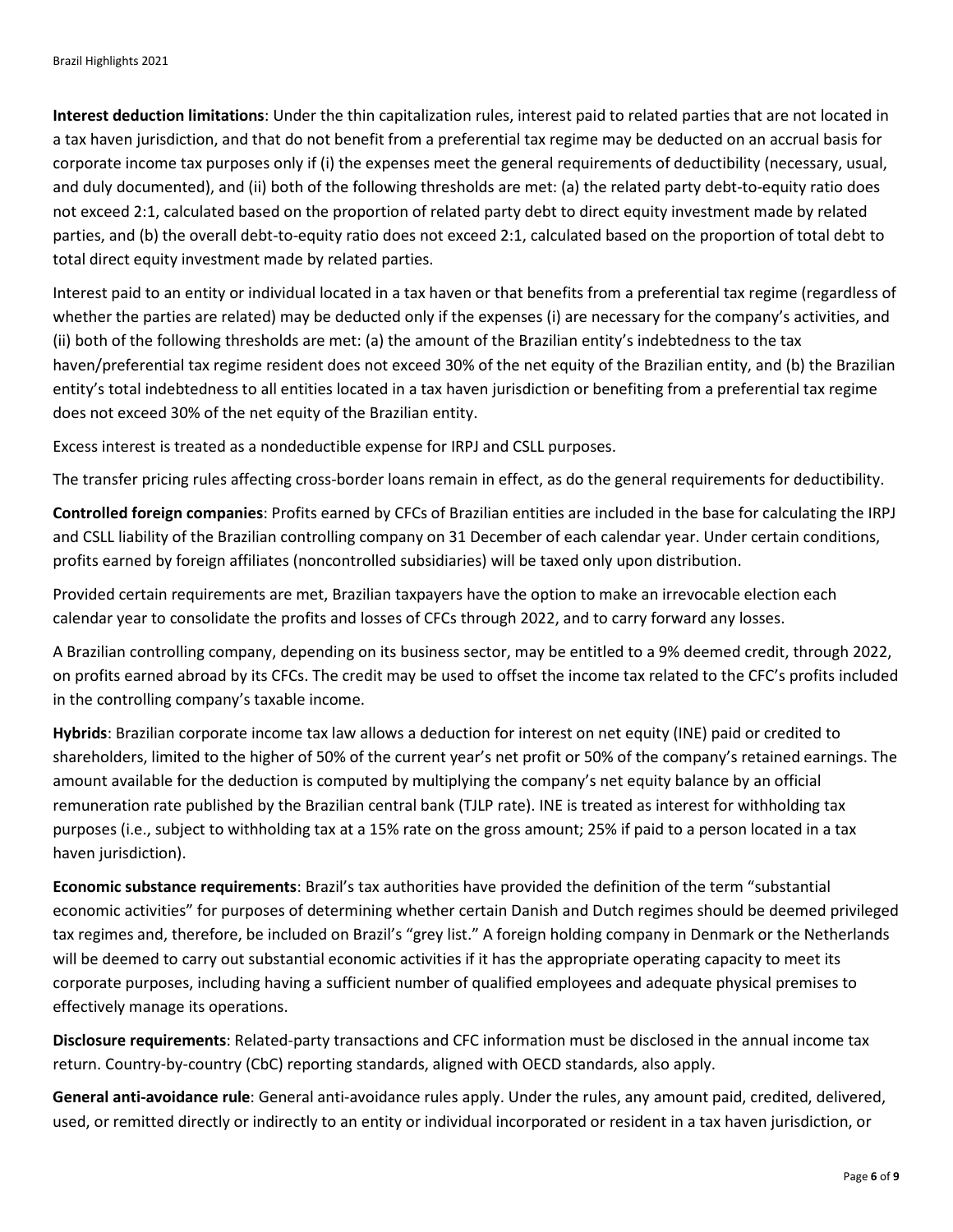benefiting from a preferential tax regime may be deducted only if the taxpayer can identify the beneficial "recipient" of the proceeds; provide evidence that the entity or individual has the operational capacity to carry out the transaction for which the payment is made; and submit documentation showing the purchase price paid and the receipt of the goods, rights, or the use of services (see above under "Transfer pricing" and "Interest deduction limitations" for additional rules specific to interest payments). In addition, ultimate beneficial owner disclosure rules apply to certain taxpayers.

#### **Indirect taxes on goods and services**

**State VAT (ICMS)**: ICMS is a state VAT levied on the circulation and import of goods, and the provision of interstate and intermunicipal transportation and communications services. ICMS is levied at rates ranging from 4% to 25%. ICMS calculations must be kept in proper fiscal books. Return filing and payment are on a monthly basis.

**Federal excise tax (IPI)**: IPI is a federal excise tax levied on the manufacture of goods and the import of goods into Brazil. Exports are exempt. IPI rates depend on the type of product, with an average rate of 20%. Return filing and payment are on a monthly basis.

**Municipal tax (ISS)**: ISS is a municipal tax imposed on the supply and import of services (other than services subject to ICMS) with rates ranging from 2% to 5%. Exports of services may be exempt under certain conditions. Return filing and payment are on a monthly basis.

**Federal social contributions (PIS/COFINS)**: The PIS/PASEP (social integration program) and COFINS (tax for social security financing) are federal taxes imposed on gross revenue (but not considered an income tax). Where a Brazilian entity pays corporate income tax based on actual income, the PIS/PASEP and COFINS are 1.65% and 7.6%, respectively. Where a Brazilian entity pays corporate income tax under the deemed taxable income regime, the PIS/PASEP and COFINS are 0.65% and 3%, respectively. In the former case, the Brazilian entity may use input PIS/PASEP and COFINS credits to offset its PIS/PASEP and COFINS liabilities. Export transactions are exempt, if the related funds have entered Brazil. With respect to the importation of goods and services, PIS/PASEP and COFINS generally are applicable at a rate of 11.75% and 9.25%, respectively. PIS/PASEP and COFINS are paid monthly, with monthly returns required.

#### **Other taxes on corporations and individuals**

Unless otherwise stated, the taxes in this section apply both to companies and individuals and are imposed at the national level.

**Social security contributions**: Employers are required to contribute 8% of wages to each employee's deferred salary account for the severance fund, as well as 20% of an employee's wages to the public pension system (National Institute for Social Security or INSS), and a maximum of 8.8% for other social security taxes. In some business sectors, the 20% INSS contribution has been replaced by a contribution levied on gross revenue (this is on a temporary basis until 31 December 2020). Employees contribute 8% to 11% to social security, depending on their salary categories.

**Payroll tax**: There is no payroll tax.

**Capital duty**: There is no capital duty.

**Real property tax (IPTU)**: IPTU is collected annually by the municipality where the property is located and is calculated on a deemed "sales price" of the property. The tax rate varies by municipality but generally is in the range of 0.3% to 1.5%. The rural property tax (ITR) is an annual federal tax assessed on the ownership of rural property at rates ranging from 0.03% to 20%, depending on the region, and the utilization of the property.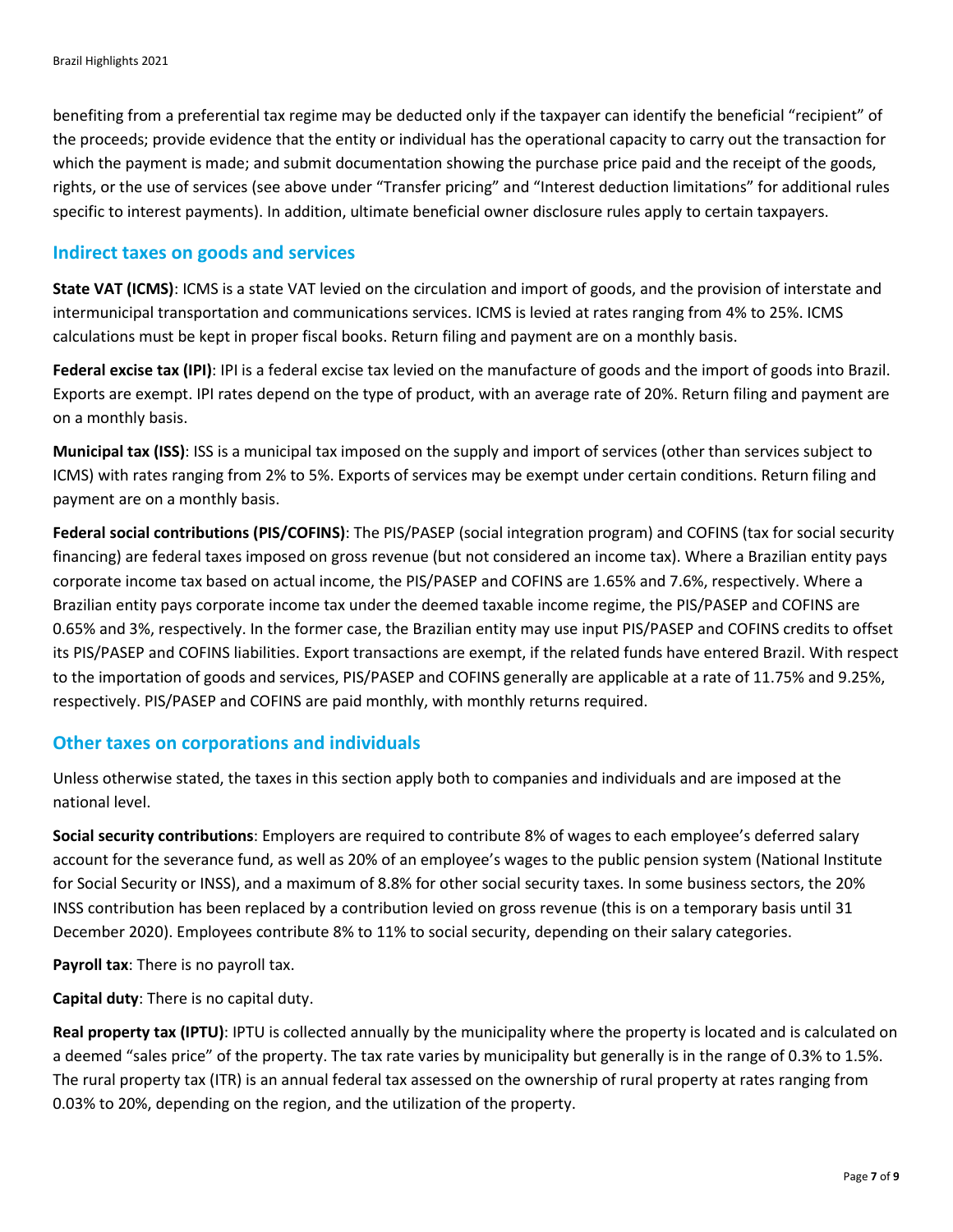**Transfer tax (ITBI)**: ITBI is a municipal real estate transfer tax due upon the transfer of title to real property (land and buildings). The tax rate is progressive from 2% to 6%, calculated, broadly, on the sales price. The buyer is responsible for payment of the tax.

**Stamp duty**: There is no stamp duty.

**Net wealth/worth tax**: There is no net wealth/worth tax.

**Inheritance/estate tax (ITCMD)**: For individuals, states are authorized to tax inheritances at rates of up to 8%.

#### **Other**

**Financial transactions tax (IOF)**

The IOF is imposed on foreign exchange, credit/loan, and security transactions. The general rate for most foreign exchange transactions is 0.38%. For short term (i.e., less than six months) cross border loans, the rate is 6% on the principal amount. A maximum rate of 1.88% (calculated using specific methods and conditions) applies on the principal amount of domestic loans (where the lender is a legal entity). For security transactions, the rates depend on the type of transaction (ranging from 0% to a maximum daily rate of 1.5%).

**Levy on importation of technical services and royalties (CIDE)**

The CIDE is imposed at a rate of 10% on the importation of technical services and royalties.

**Import duty (II)**

II is a federal duty levied on the importation of tangible goods. Rates depend on the type of product, ranging from 0%- 35%.

**Tax treaties:** Brazil has concluded around 30 tax treaties that are currently effective. Brazil has not signed the OECD multilateral instrument (MLI). For information on Brazil's tax treaty network, visit [Deloitte International Tax Source.](https://dits.deloitte.com/#Jurisdiction/2)

**Tax authorities:** Brazilian Revenue Service

Contact us:

**Luiz Fernando Rezende Gomes Marcelo Natale** Email: [lrezende@deloitte.com](mailto:lrezende@deloitte.com) Email: [mnatale@deloitte.com](mailto:mnatale@deloitte.com)